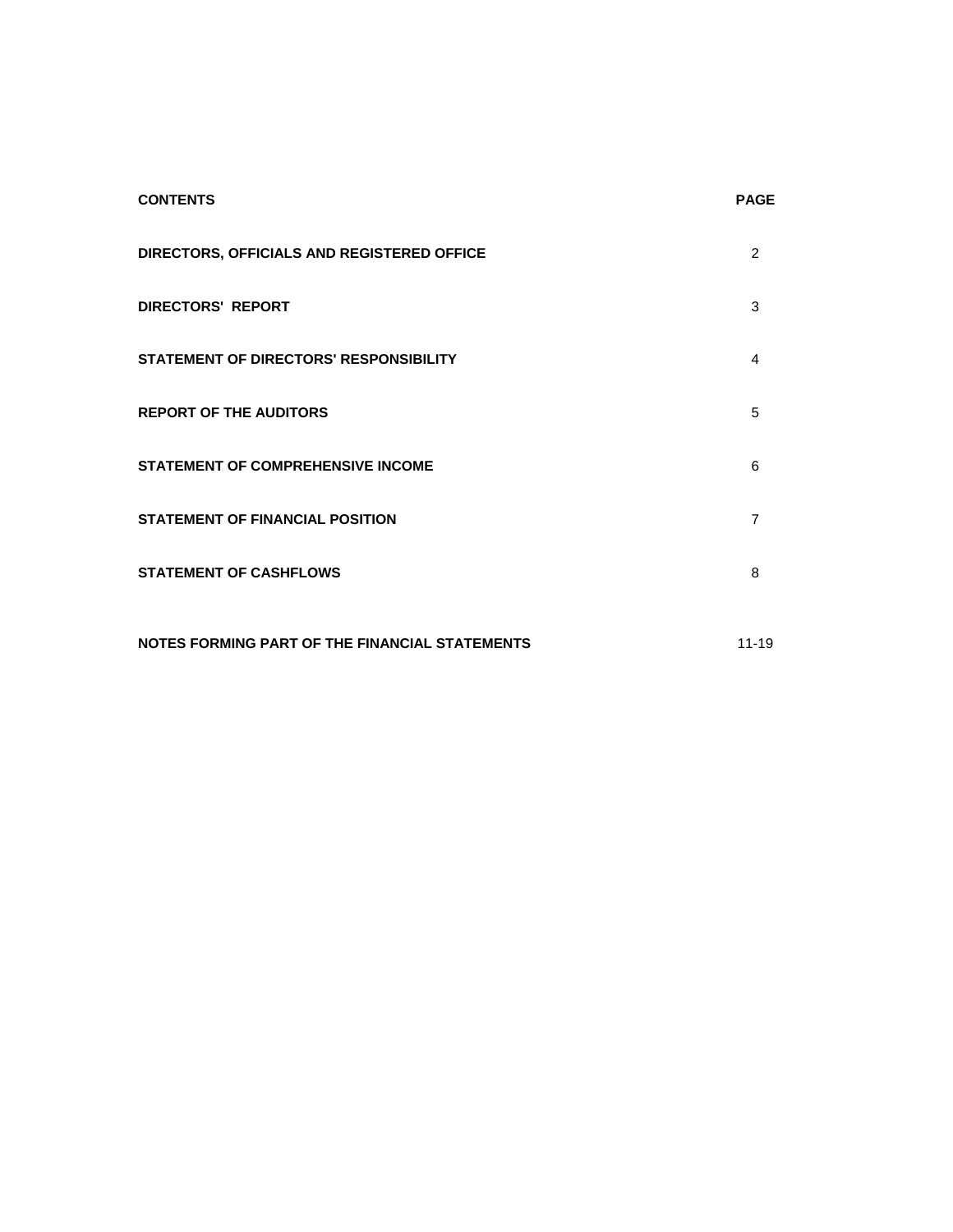## **SPECIAL MOTHERS PROJECT EXECUTIVE MEMBERS, OFFICIALS AND REGISTERED OFFICE**

#### **EXECUTIVE MEMBERS:** AGBEKO AWADZI

HANNAH AWADZI

## **SECRETARY AND** HANNAH AWADZI **REGISTERED OFFICE :**  $\qquad \qquad$  HOUSE NUMBER 93

SOLOMON STREET, SALEM ESTATES, ACCRA GREATER ACCRA C/O GHANA NEWS AGENCY P. O. BOX GP2118 ACCRA GHANA

**AUDITORS :** E. O. LAMPTEY & CO. CHARTERED ACCOUNTANTS, P .O .BOX LG 268, LEGON ACCRA.

#### **CONTACT DETAILS** 0244547980

0242749852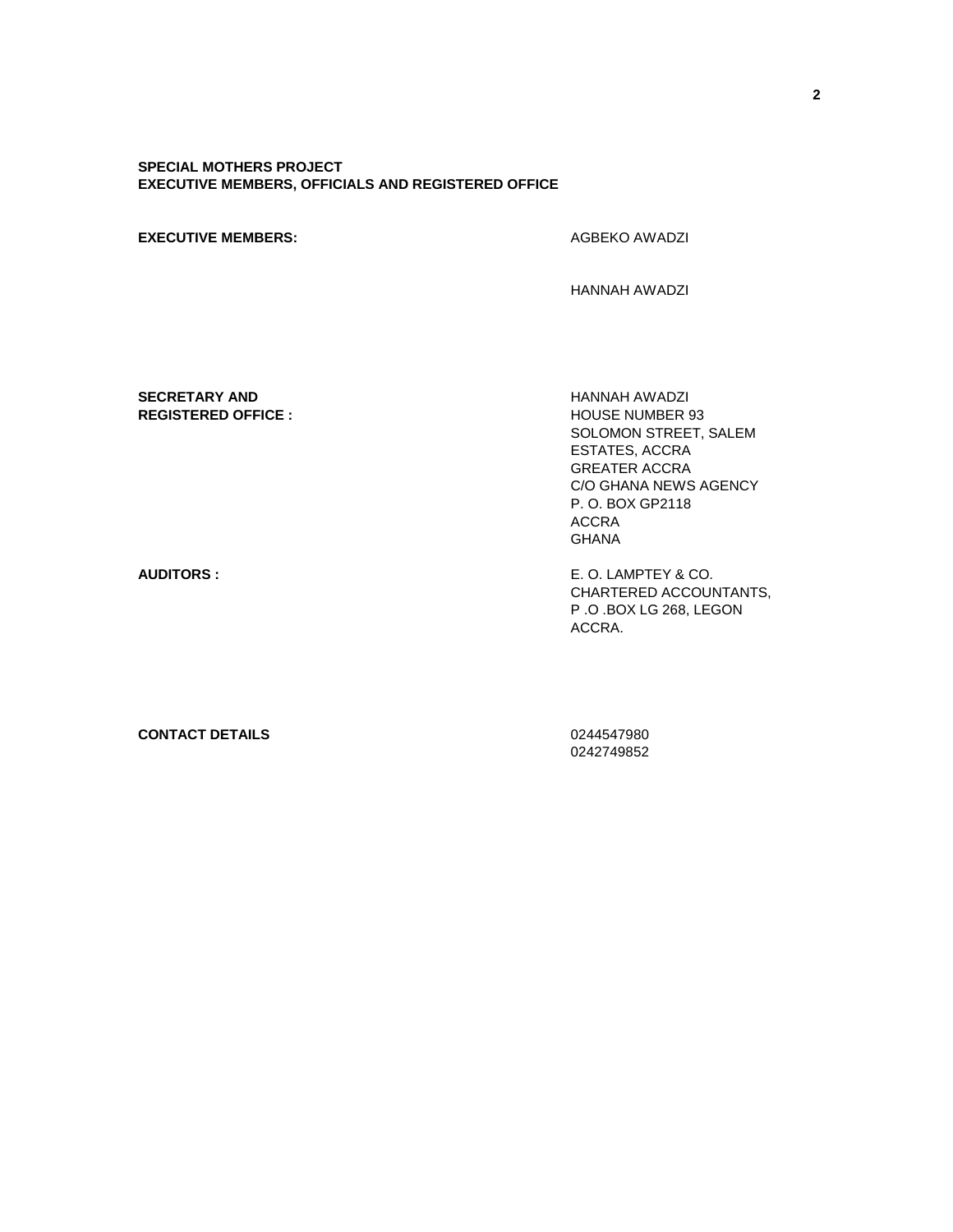# **SPECIAL MOTHERS PROJECT REPORT OF THE EXECUTIVE MEMBERS**

The Executive Members present herewith the audited financial statements of the company for the year ended December 31, 2021 and report thereon as follows: -

| The financial position has been signed by two executive members indicating the<br>1.<br>board's approval of such fninancial position and attached financial |                                                                                                                       |             |
|-------------------------------------------------------------------------------------------------------------------------------------------------------------|-----------------------------------------------------------------------------------------------------------------------|-------------|
|                                                                                                                                                             | 2020<br>GH¢                                                                                                           | 2020<br>GH¢ |
| The balance brought forward on income surplus account at                                                                                                    |                                                                                                                       |             |
| January 1, 2021                                                                                                                                             | (18,988.75)                                                                                                           | (17,540.75) |
|                                                                                                                                                             |                                                                                                                       |             |
|                                                                                                                                                             | (9,653.50)                                                                                                            | (1,448.00)  |
|                                                                                                                                                             |                                                                                                                       |             |
|                                                                                                                                                             | (28,642.25)                                                                                                           | (18,988.75) |
|                                                                                                                                                             | statements on pages 8 to 10.<br>To which must be added:<br>Profit/(Loss) for the year<br>Balance at December 31, 2021 |             |

## **3. NATURE OF BUSINESS**

 Special Mothers Project is a non-for-profit organization involved in advocacy and education on celebral palsy.

4. The executive members do not recommend the payment of any dividend in respect of the year ended December 31, 2021

# **5. AUDITORS**

 Messrs.: E. O. Lamptey & Co. Chartered Accountants being appointed as auditors of the company, have indicated their willingness to continue in office as auditors of the company under Section 139 (5) of the Companies Act, 2019(Act 992)

# **BY ORDER OF THE BOARD**

…………………………….. .................................. **EXECUTIVE MEMBER EXECUTIVE MEMBER DATE DATE**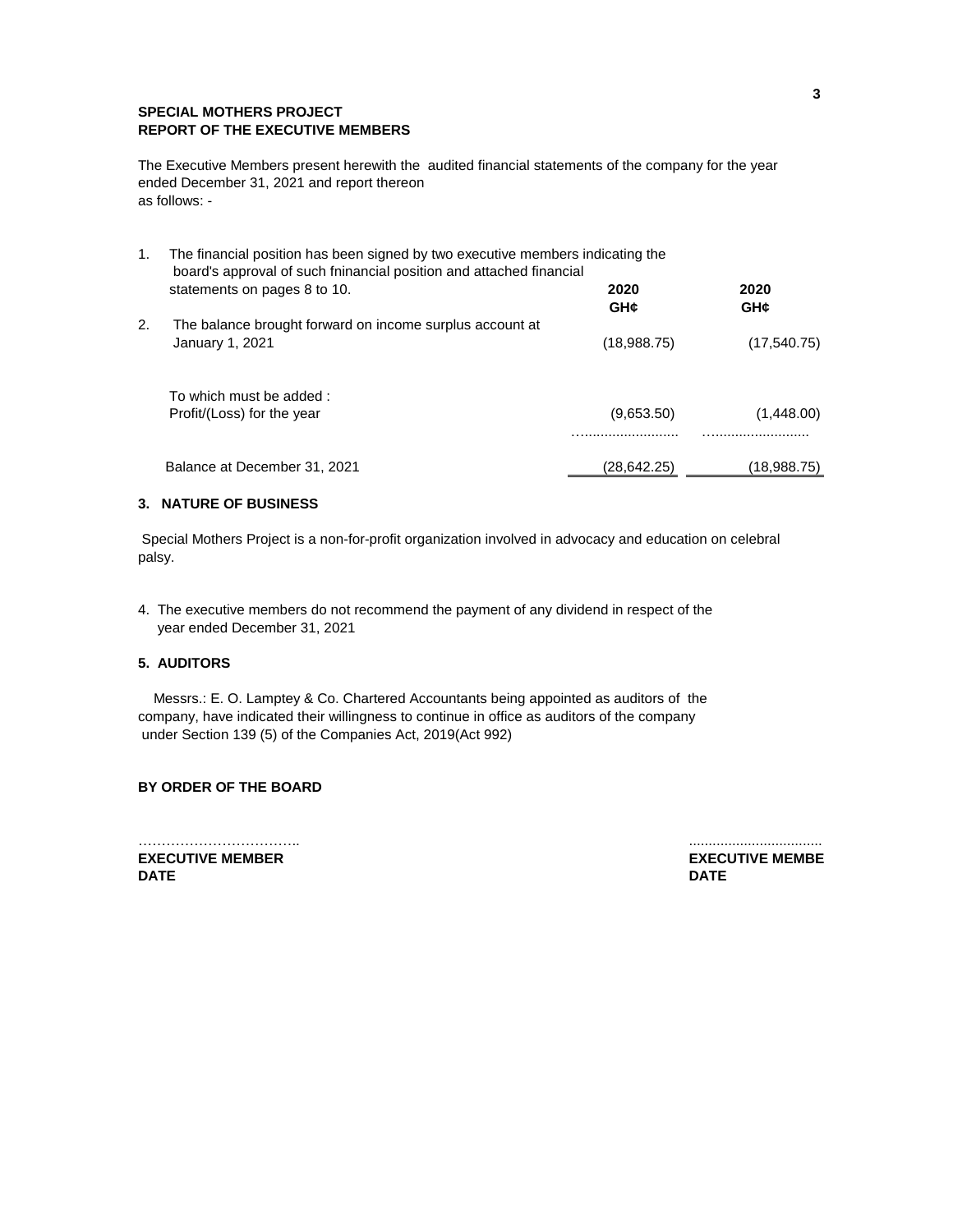## **SPECIAL MOTHERS PROJECT STATEMENT OF EXECUTIVE MEMBER'S RESPONSIBILITY**

The directors are responsible for preparing financial statements for each financial year to give a true and fair view of the state of affairs of the company and its profit or loss for that year. In preparing these financial statememts, the directors are required to :

- -- Select suitable accounting policies and then apply them consistently.
- -- Make judgements and estimates that are reasonable and prudent.
- -- State whether the applicable accounting standards have been followed.
- -- Prepare the financial statements on the going concern basis unless it is inappropriate to presume that the company will continue in business.

The directors are responsible for ensuring that the company keeps accounting records which disclose with reasonable accuracy the financial position of the company and which enable them to ensure that the financial statement comply with Generally Accepted Accounting Standards.

They are responsible for taking such steps as are reasonably open to them to safeguard the assets of the company and to prevent and detect fraud and other irregularities.

The above statement should be read in conjunction with the statement of the auditor's responsilities on page 5.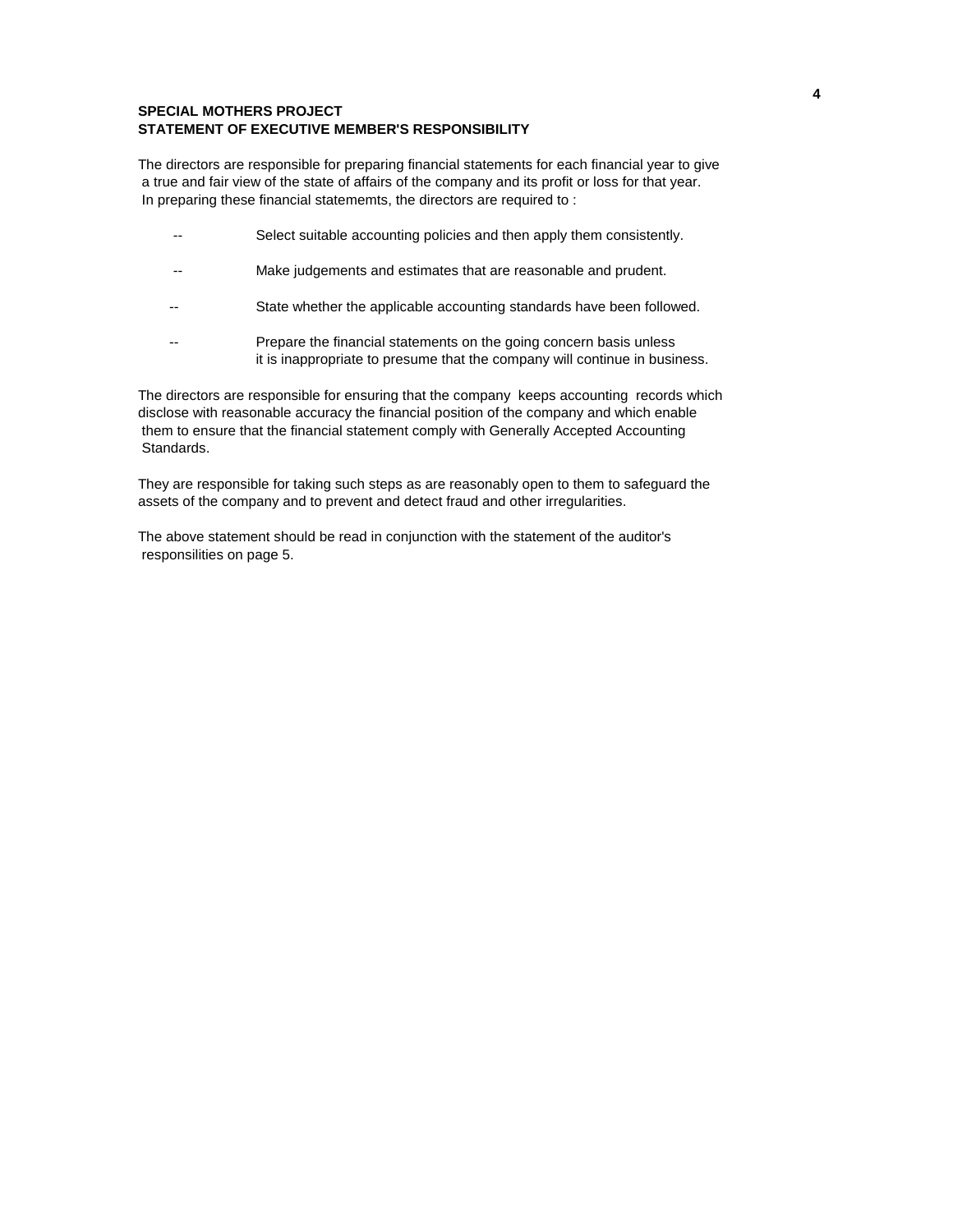#### **REPORT OF THE AUDITORS To The Members of SPECIAL MOTHERS PROJECT**

#### **Opinion**

We have audited the financial statements of SPECIAL MOTHERS PROJECT which comprise the statement of financial position as at 31st December 2020, statement of comprehensive income and statement of changes in Equity and statement of cash flow for the year ended and a summary of significant accounting policies and other explanatory notes on pages 10 to 16.

In our opinion , the financial statements presents fairly, in all material respect, the financial position of the company as at 31st December 2020, and of its financial performance and cash flow for the year then ended in accordance with the International Financial Reporting Standards for Small and Medium Sized Entities, issued by International Accounting Standards Board and in the manner required by the Companies Act, 2019(Act 992).

### **Basis of Opinion**

We conducted our audit in accordance with International Standards on Auditing.(ISAs) Our responsibilities under these standards are further described in the Auditor's Responsibilities for the audit of the Financial Statements section of our report.

We are independent of the company in accordance with the International Code Ethics for Professional Accountants(including International Independence Standards)(The code) issued by the International Ethics Standards Board for Accountants(IESBA) and we have fulfilled our other responsibilities in accordance with the code.

 We believe that the audit evidence we have obtained is sufficient and appropriate to provide a basis for our opinion.

#### **Directors' Responsibility for the Financial Statement**

The directors are responsible for the preparation and fair presentation of these financial statements in accordance with IFRS, the Companies Act, 2019(Act 992) and for such Internal Control as the Directors determine are necessary to enable the preparation of Financial Statements that are free from material misstatements ,whether due to fraud or error. In preparing the financial statements, the Directors are responsible for assessing the company's ability to continue as a going concern, disclosing as applicable matters related to going concern and using the going concern basis of accounting unless the Directors either intend to liquidate the company or to cease operation, or have no realistic alternative but to do so.

The Directors are responsible for overseeing the Company's financial reporting process.

## **Auditors' Responsibilities for the Audit of Financial Statements**

Our objectives are to obtain reasonable assurance about whether the financial statement as a whole are free from material, whether due to fraud or error, and to issue an auditor's report that includes our opinion.

 Reasonable assurance is a high level of assurance , but is not a guarantee that an audit conducted in accordance with ISAs will always detect a material misstatement when it exists. Misstatements can arise from fraud or error and are considered material if, individually or in the aggregate, they could reasonably be expected to influence the economic decisions of users taken on the basis of these financial statements.

As part of an audit in accordance with ISAs, we exercise professional judgment and maintain professional skepticism throughout the audit. We also: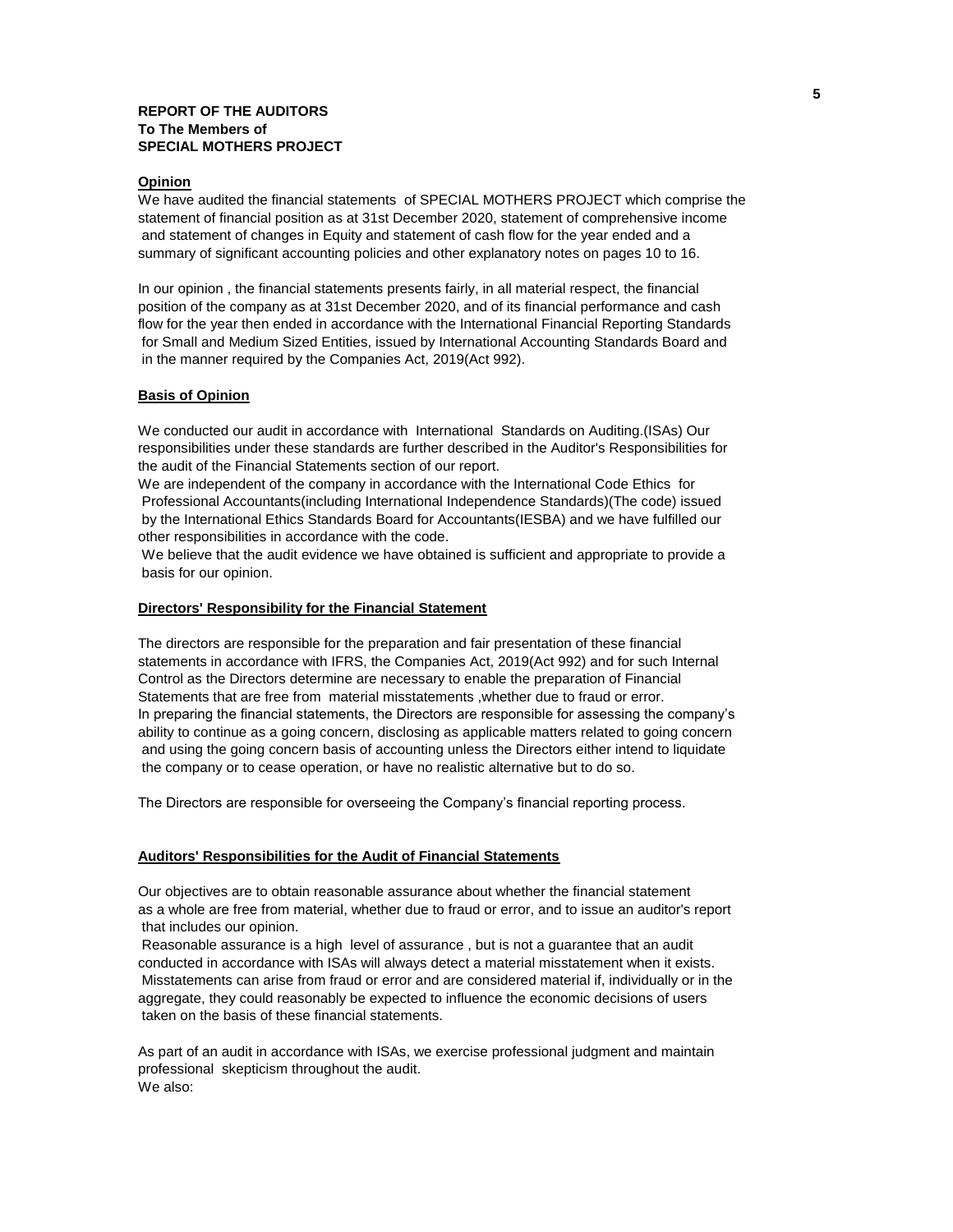# **REPORT OF THE AUDITORS 6 To The Members of AB LEXMALL & ASSOCIATES (CON'TD)**

1. Identify and assess the risks of material misstatement of the financial statements whether due to fraud or error, design and perform audit procedures respective to those risks, and obtain audit evidence that it is sufficient and appropriate to provide a basis for our opinion. The risk of not detecting a material misstatement resulting from fraud is higher than for ones resulting from error, as fraud may involve collusion, forgery, intentional omissions, misrepresentations, or the override of internal control.

 2 .Obtain an understanding of internal control relevant to the audit in order to design audit procedures that are appropriate in the circumstances.

 3 .Evaluate the appropriateness of accounting policies used and the reasonableness of accounting estimates and related disclosures made by the Directors.

 4. Conclude on the appropriateness of the Directors use of the going concern basis of accounting and, based on the audit evidence obtained ,whether a material uncertainty exists related to events or conditions that may cast doubt on the company's ability to continue as a going concern.

 If we conclude that a material uncertainty exists, we are required to draw attention in our auditor's report to the related disclosures in the financial statements or ,if such disclosures are inadequate, to modify our opinion.

Our conclusions are based on the audit evidence obtained up to the date of the auditor's report.

However, future events or conditions may cause the company to cease to continue as a going concern.

 5. Evaluate the overall presentation, structures and content of the financial statements, including the disclosures, and whether the financial statements represents the underlying transactions and events in a manner that achieves fair presentation.

We communicate with the Directors regarding, among other matters, the planned scope and timing of the audit and significant audit findings, including any significant deficiencies in internal control that we identify during our audit.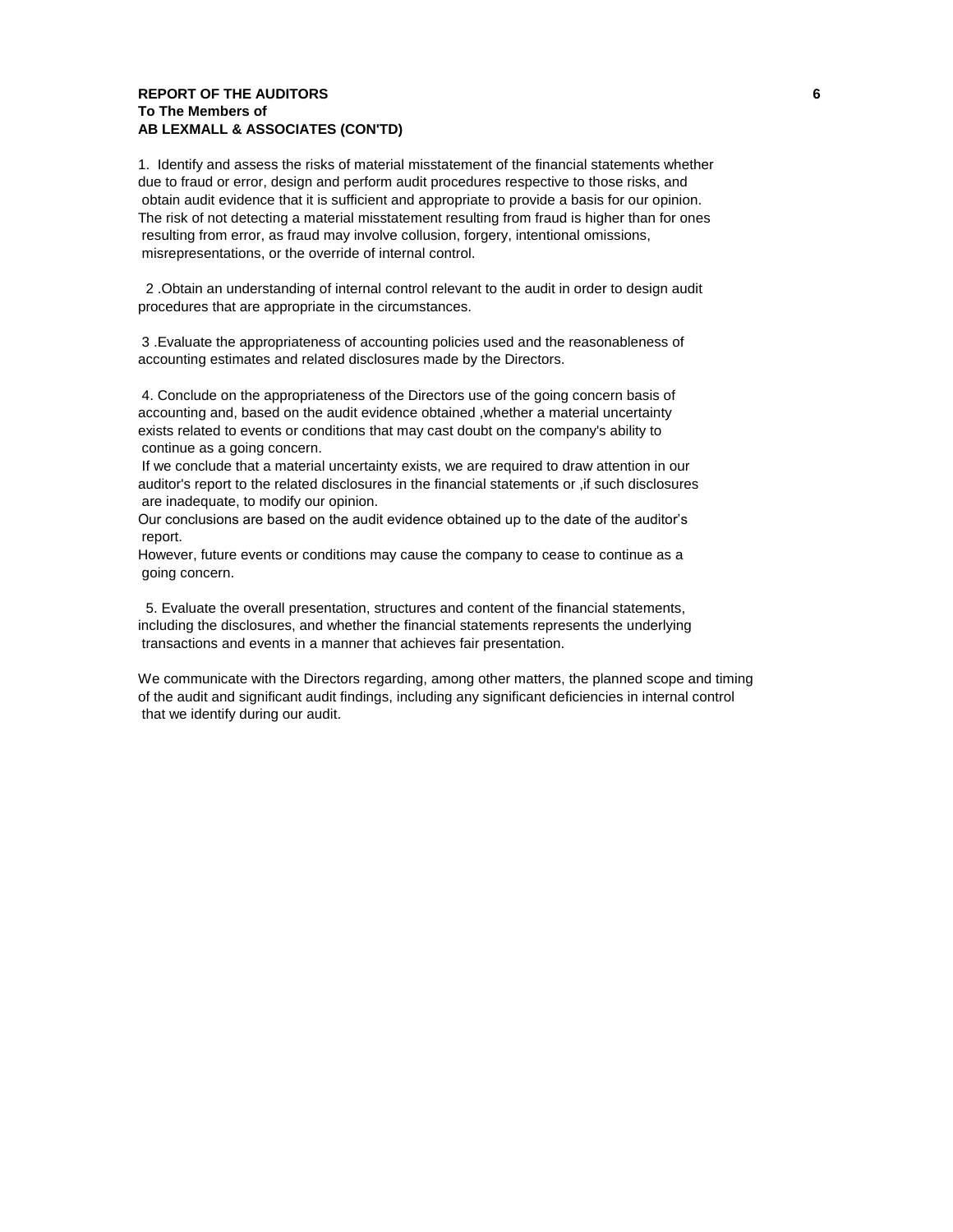# **REPORT OF THE AUDITORS 7 To The Members of AB LEXMALL & ASSOCIATES (CON'TD)**

## **Report on other legal and regulatory requirements**

The Ghana Companies Act, 2019 (Act 992) , requires that in carrying out our audit work we consider and report on the following matters. We confirm that:

i. We have obtained all the information and explanations which to the best of our knowledge and belief were necessary for the purposes of our audit;

ii. Proper books of accounts have been kept by the company, so far as appears from our examination of those books and

iii. The statement of financial position, statement of comprehensive income, statement of cash flows, and the statement of changes in equity are in agreement with the books of accounts.

The engagment partner on the audit resulting in this independent auditor's report is E. O. **Lamptey & Co. Chartered Accountants(Pracising Certificate Number: ICAG/P/1227)**

# **PARTICULARS OF THE AUDITOR**

## NAME: **E. O. LAMPTEY & CO. CHARTERED ACCOUNTANTS**

LICENSE No: **ICAG/P/1227**

ADDRESS: **P.O. BOX LG 268 LEGON, ACCRA**

DATE: **APRIL 25, 2022**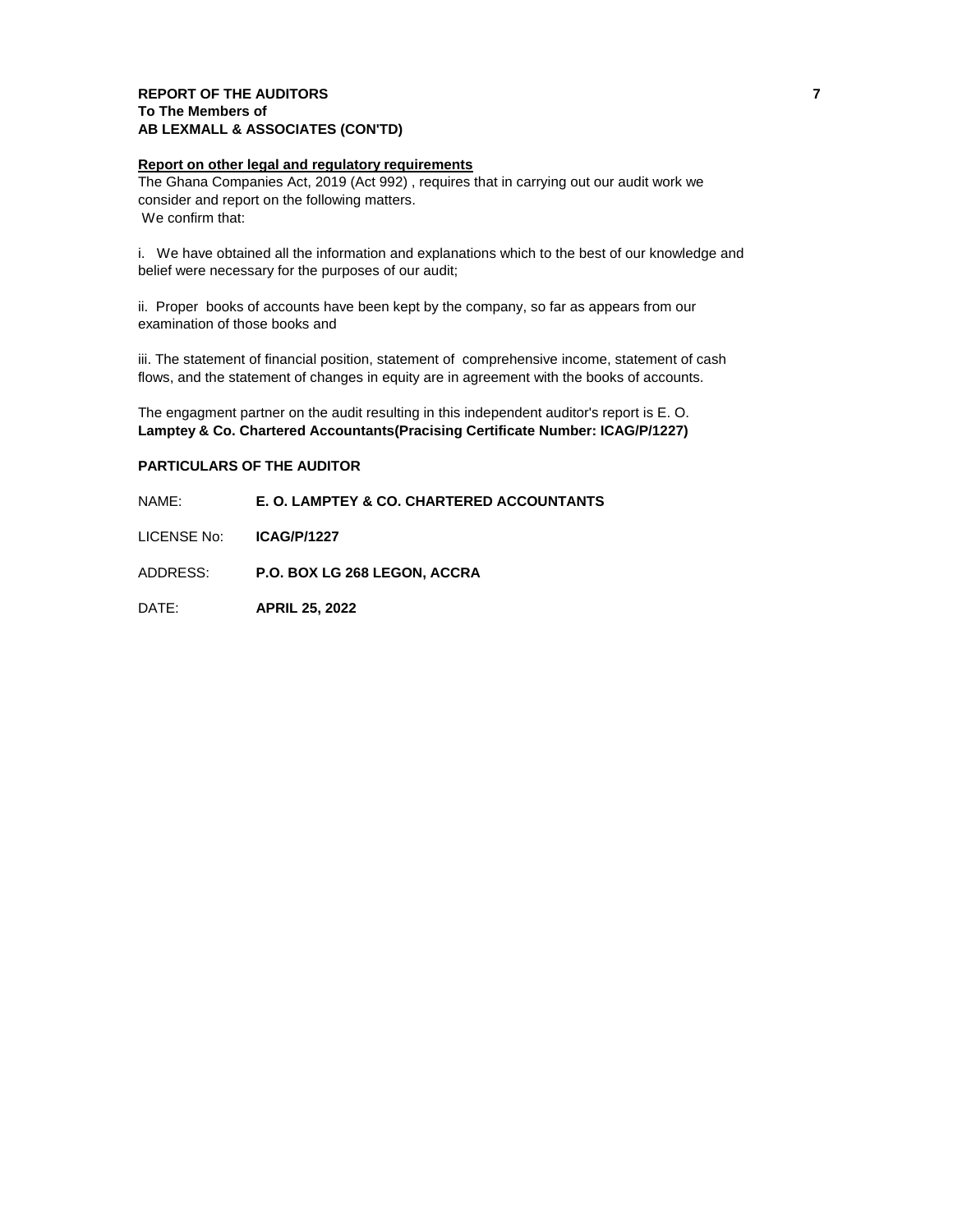# **SPECIAL MOTHERS PROJECT STATEMENT OF COMPREHENSIVE INCOME FOR THE YEAR ENDING DECEMBER 31, 2021**

|                                                                        | <b>NOTE</b> | 2021<br>GH¢  | 2020<br>GH¢  |
|------------------------------------------------------------------------|-------------|--------------|--------------|
| Income & Restricted Funds from<br><b>Donation &amp; Contribution</b>   | 9           | 9,802.00     |              |
| <b>Total</b><br><b>Expenditure on:</b><br>Running the Ministry & Other |             |              |              |
| Activities                                                             | 10          | (1,448.00)   | (1,448.00)   |
| Social Purpose Activities<br>Other                                     | 11          | (18,007.50)  |              |
| <b>Total</b>                                                           |             | (19, 455.50) | (1,448.00)   |
| Surplus/(Deficit)                                                      |             | (9,653.50)   | (1,448.00)   |
| <b>RECONCILIATION RETAINED FOR:</b>                                    |             |              |              |
| Retained Funds b/f<br>Correction of Prior year's error                 |             | (18,988.75)  | (17, 540.75) |
| Transfer between unrestricted                                          |             |              |              |
| & restricted funds<br><b>Distribution to Members</b>                   |             | (9,653.50)   | (1,448.00)   |
| <b>Retained funds c/f</b>                                              |             |              |              |
|                                                                        |             | (28, 642.25) | (18,988.75)  |

The notes set out on pages 11 to 18 form an integral part of the financial statements.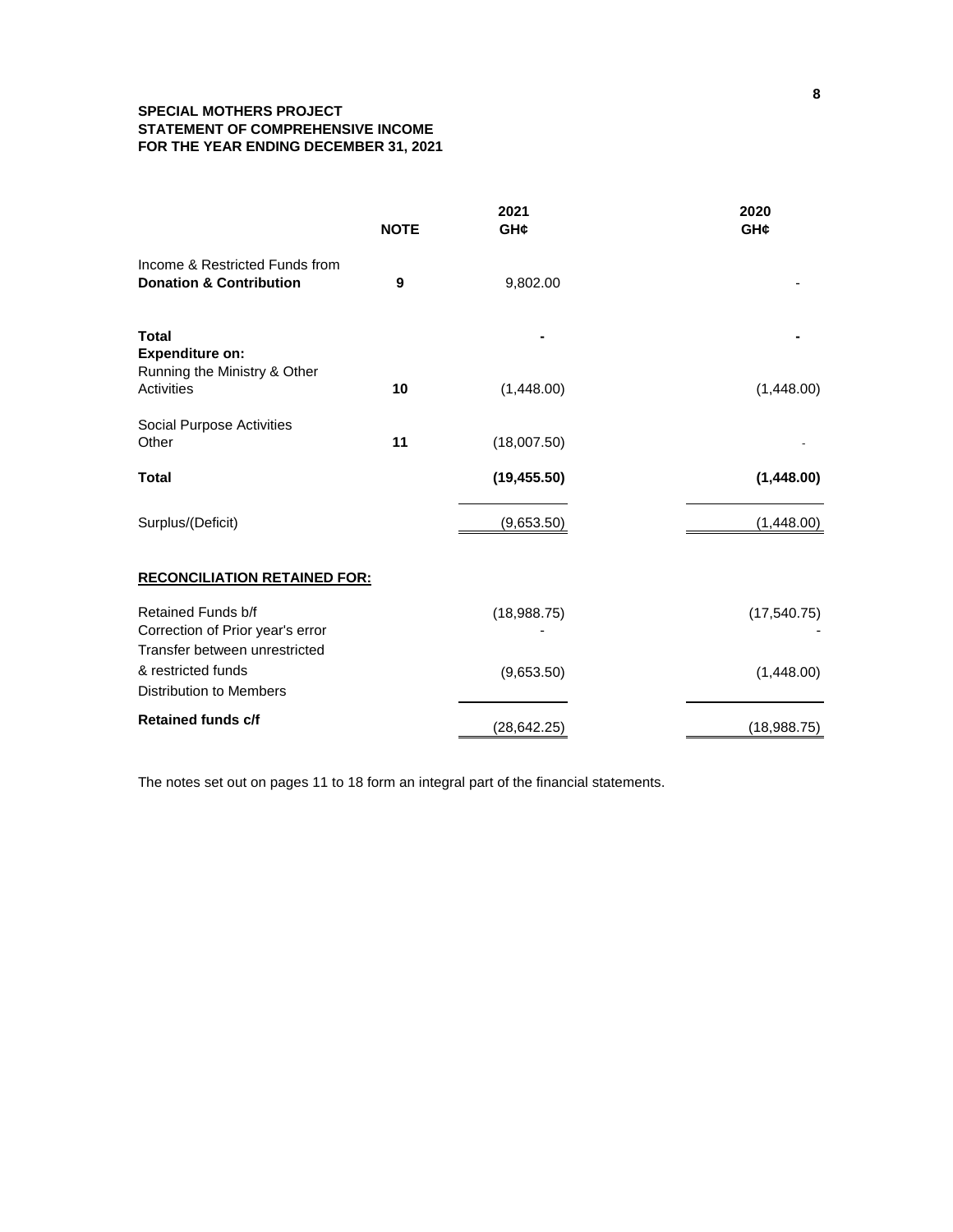| <b>SPECIAL MOTHERS PROJECT</b><br>STATEMENT OF FINANCIAL POSITION AS AT DECEMBER 31 2021<br><b>ASSETS EMPLOYED</b> |                |               |             |
|--------------------------------------------------------------------------------------------------------------------|----------------|---------------|-------------|
| Non - Current Assets                                                                                               | <b>NOTE</b>    | 2021<br>GH¢   | 2020<br>GH¢ |
| Property, Plant and Equipment                                                                                      | 5              | 1,798.00      | 2,396.00    |
| <b>CURRENT ASSETS</b>                                                                                              |                |               |             |
| <b>Accounts Receivables</b>                                                                                        | 6              |               |             |
| Bank and Cash                                                                                                      | $\overline{7}$ | 804.00        | 723.00      |
|                                                                                                                    |                | 804.00        | 723.00      |
| <b>TOTAL ASSETS</b>                                                                                                |                | 2,602.00      | 3,119.00    |
| <b>EQUITY AND LIABILITIES</b><br><b>EQUITY</b>                                                                     |                |               |             |
| <b>Retained Earnings</b>                                                                                           |                | (28, 642.25)  | (18,988.75) |
|                                                                                                                    |                | (28, 642.25)  | (18,988.75) |
| <b>CURRENT LIABILITIES</b>                                                                                         |                |               |             |
| <b>Accounts Payables</b>                                                                                           | 8              | 31,244.25     | 22,107.75   |
|                                                                                                                    |                | 31,244.25     | 22,107.75   |
| <b>TOTAL EQUITY AND LIABILITIES</b>                                                                                |                | 2,602.00      | 3,119.00    |
|                                                                                                                    |                |               |             |
| <b>MEMBER</b>                                                                                                      |                | <b>MEMBER</b> |             |

**DATE: DATE:**

The notes set out on pages 11 to 18 form an integral part of the financial statements.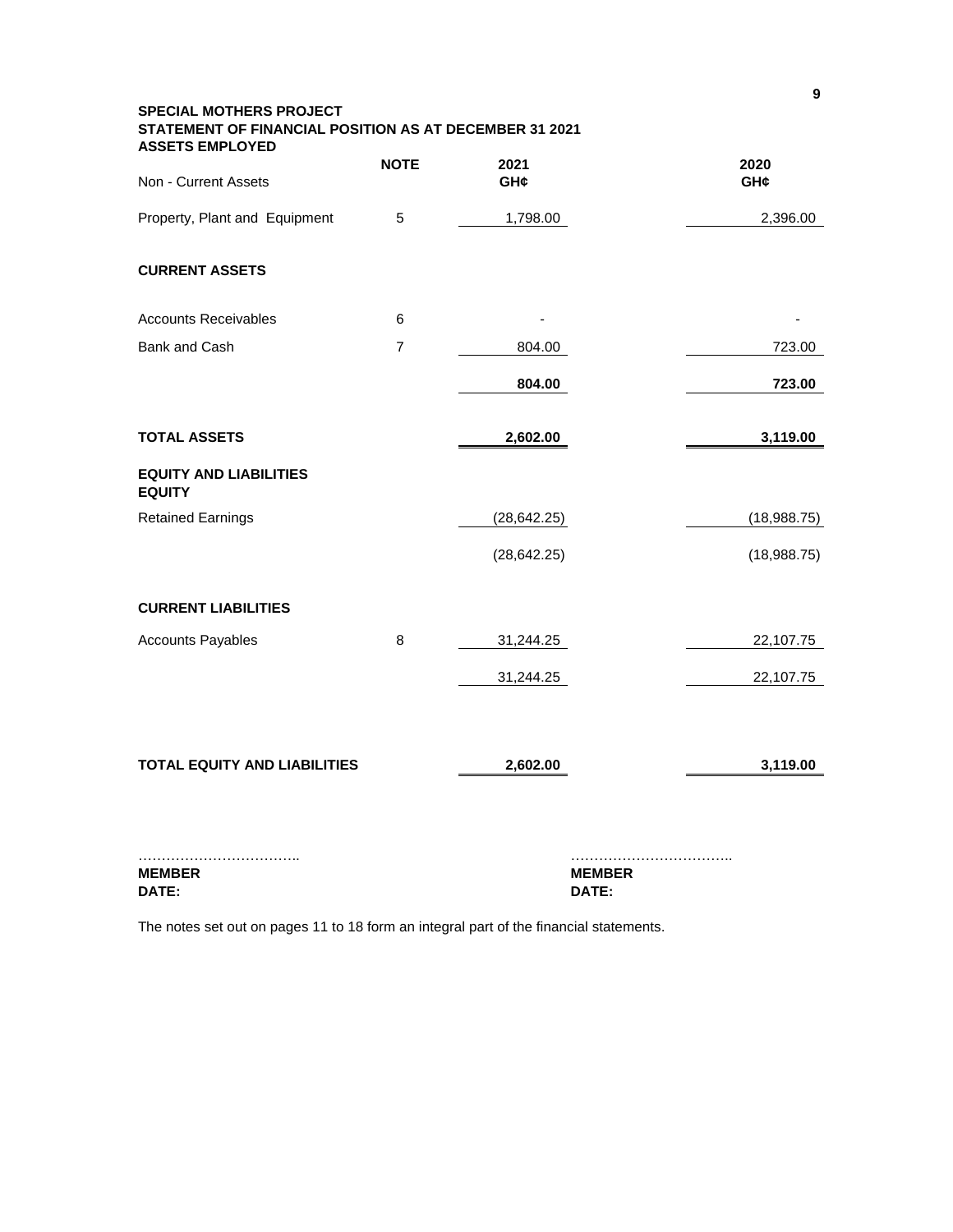# **SPECIAL MOTHERS PROJECT STATEMENT OF CASHFLOWS FOR THE YEAR ENDED DECEMBER 31, 2021**

| <b>OPERATING ACTIVITIES</b><br>Net Cash provided by (used in) operating activities<br>Depreciation | 2021<br>GH¢<br>(9,653.50)<br>598.00 | 2020<br>GH¢<br>(1,448.00)<br>598.00 |
|----------------------------------------------------------------------------------------------------|-------------------------------------|-------------------------------------|
| <b>Accounts Receivables</b>                                                                        |                                     |                                     |
| <b>Accounts Payables</b>                                                                           | 9,136.50                            | 1,473.48                            |
| Net Cash Inflow / (Outflow) from Operating Activities                                              | 81.00                               | 623.48                              |
| <b>Tax Paid</b>                                                                                    |                                     |                                     |
| <b>INVESTING ACTIVITIES</b><br>Acquisition of Plant, Property & Equipment                          |                                     |                                     |
| <b>FINANCING ACTIVITIES</b>                                                                        |                                     |                                     |
| <b>Retained Earnings</b>                                                                           |                                     |                                     |
| NET INFLOW / (OUTFLOW)                                                                             | 81.00                               | 623.48                              |
| Cash at the beginning of the year                                                                  | 723.00                              | 99.52                               |
| Cash at the end of the year                                                                        | 804.00                              | 723.00                              |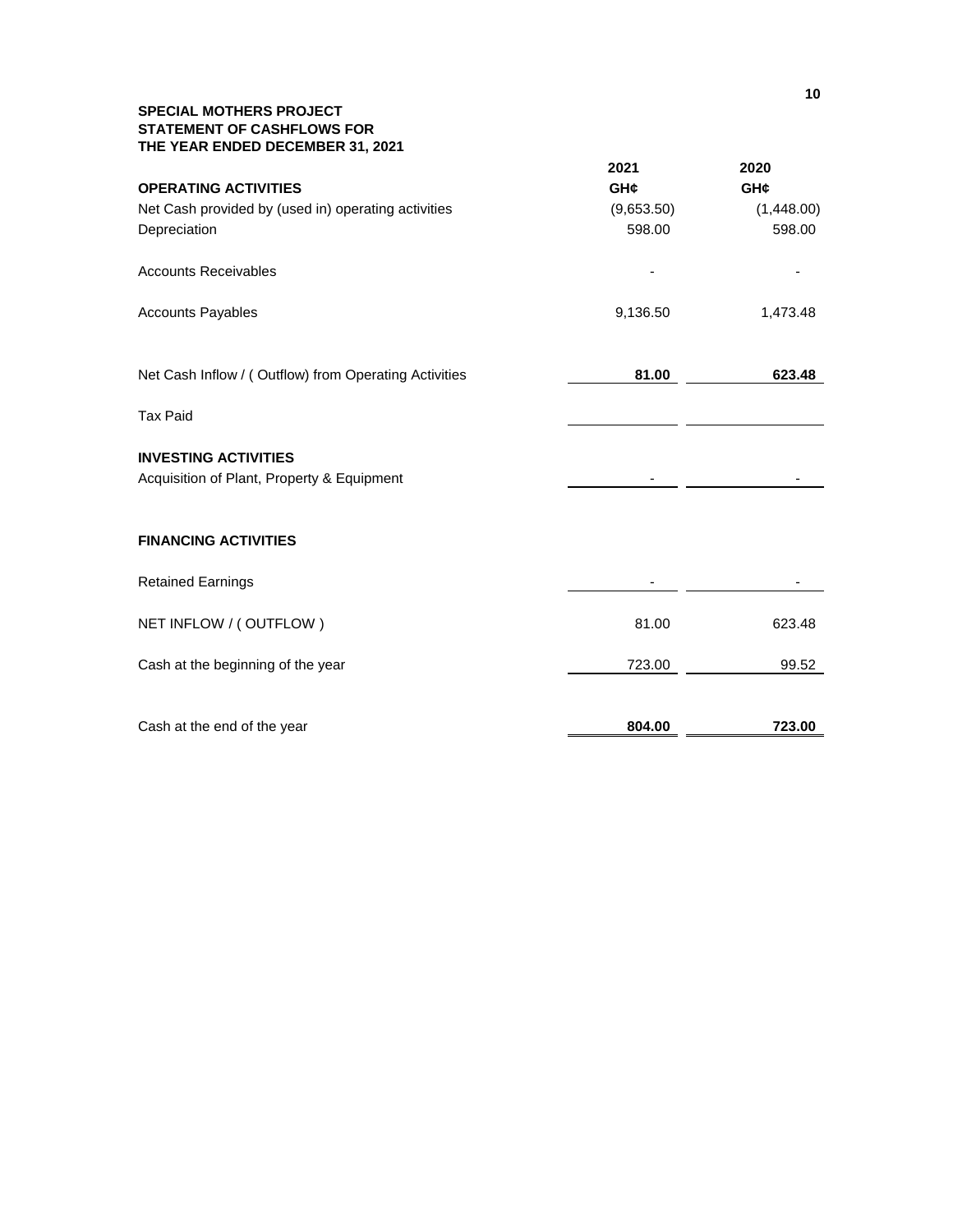## **SPECIAL MOTHERS PROJECT NOTES FORMING PART OF THE FINANCIAL STATEMENTS FOR THE YEAR ENDED DECEMBER 31, 2021**

#### **1.Reporting entity**

ABLEXMALL & Associates is a company incorporated in Ghana under the Companies Act 2019 (Act 992).

## **2. Basis of preparation**

This is the first set of financial statements prepared by this Company in accordance with the IFRS for Small and Medium-sized Entities issued by the International Accounting Standards Board.

#### **(a) Statement of compliance**

The financial statement have been prepared in accordance with International Financial Reporting Standards (IFRS)

# **(b) Functional and presentational currency**

the financial statement have been prepared in Ghana Cedis (GH¢) which is the reporting currency of the purpose of filling returns in Ghana. All financial information presented in GH¢have been rounded up to the nearest Ghana Cedis

### **(c.) Uses of estimates and judgements**

The presentation of financial statements requires management to make judgements, estimates and assumptions that affects the application of accounting policies and the reported amounts of assets, liabilities, income and expenses. Actual results may differ from the estimates.

#### **3.Summary of significant accounting policies**

The following accounting policies have been applied consistantly in the dealing of items which are considered material in relation to the company's financial statement unless otherwise stated.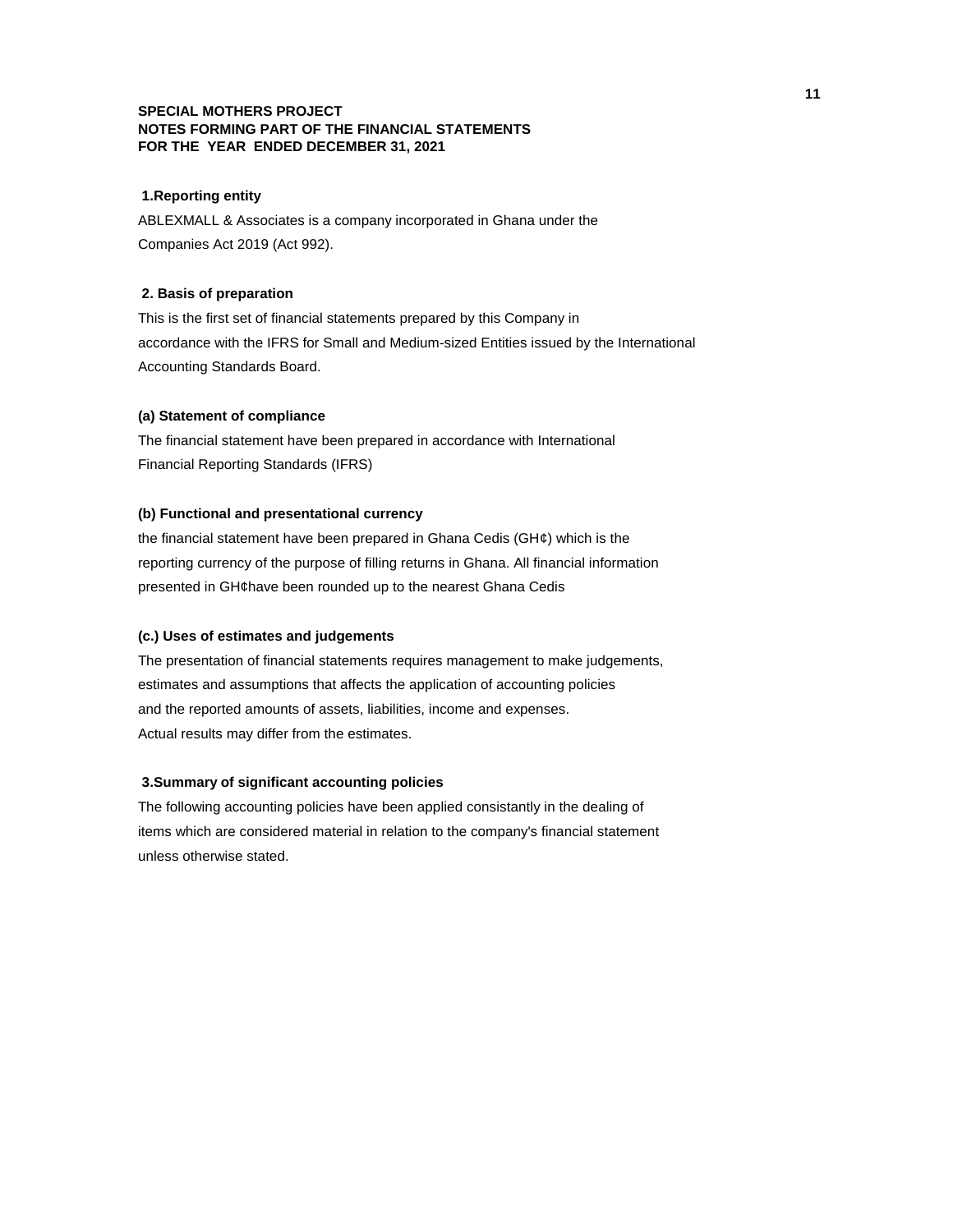## **SPECIAL MOTHERS PROJECT NOTES FORMING PART OF THE FINANCIAL STATEMENTS FOR THE YEAR ENDED DECEMBER 31, 2021**

#### **(a) Revenue recognition**

Revenue is recognised to the extent that is pobably that the economic benefit will flow to the company and the revenue can be reliably measured.

#### **(b) Trade and other receivables**

Trade and other receivables are stated at amortised cost, less impairment losses. Specific allowance for doubtful debts are made for the receivable of which recovery is doubtful. General allowance for doubtful debts recoreded for the remaining receivables taking into account past experience. Other recievables are stated at their cost less impairment losses.

#### **(c) DEPRECIATION**

Property, plant and equipment is stated at historical cost less accumulated depreciation. The cost includes expenditure that is directly attributable in bringing the assets to the location and condition appropriate for it to be capable of operating in the manner intended by management. Depreciation is provided for on a straight-line basis at rates calculated to write off the cost of each fixed Property,Plant and equipment over its useful estimated economic life.

| Plant & Machinery               | 10% |
|---------------------------------|-----|
| Computer & Accessories          | 20% |
| <b>Furniture &amp; Fittings</b> | 10% |
| Office Equipment                | 10% |
| Library Books                   |     |

Normal repairs and maintenance expenses are charge to operating expenses during the financial period in which they are incurred. The assets' residual values, useful lives and depreciation methods are reviewed, and adjusted. Prospectively if appropraite,at the end of each reporting period. An assets' carrying amount is written down immediately to its recoverable amount if the assets' carrying amount is greater than its estimated recovery amount .Gain and losses on disposals are determined by comparing the proceeds with the carrying amount and are recognised within other gains /(losses)-net in the statement of comprehensive.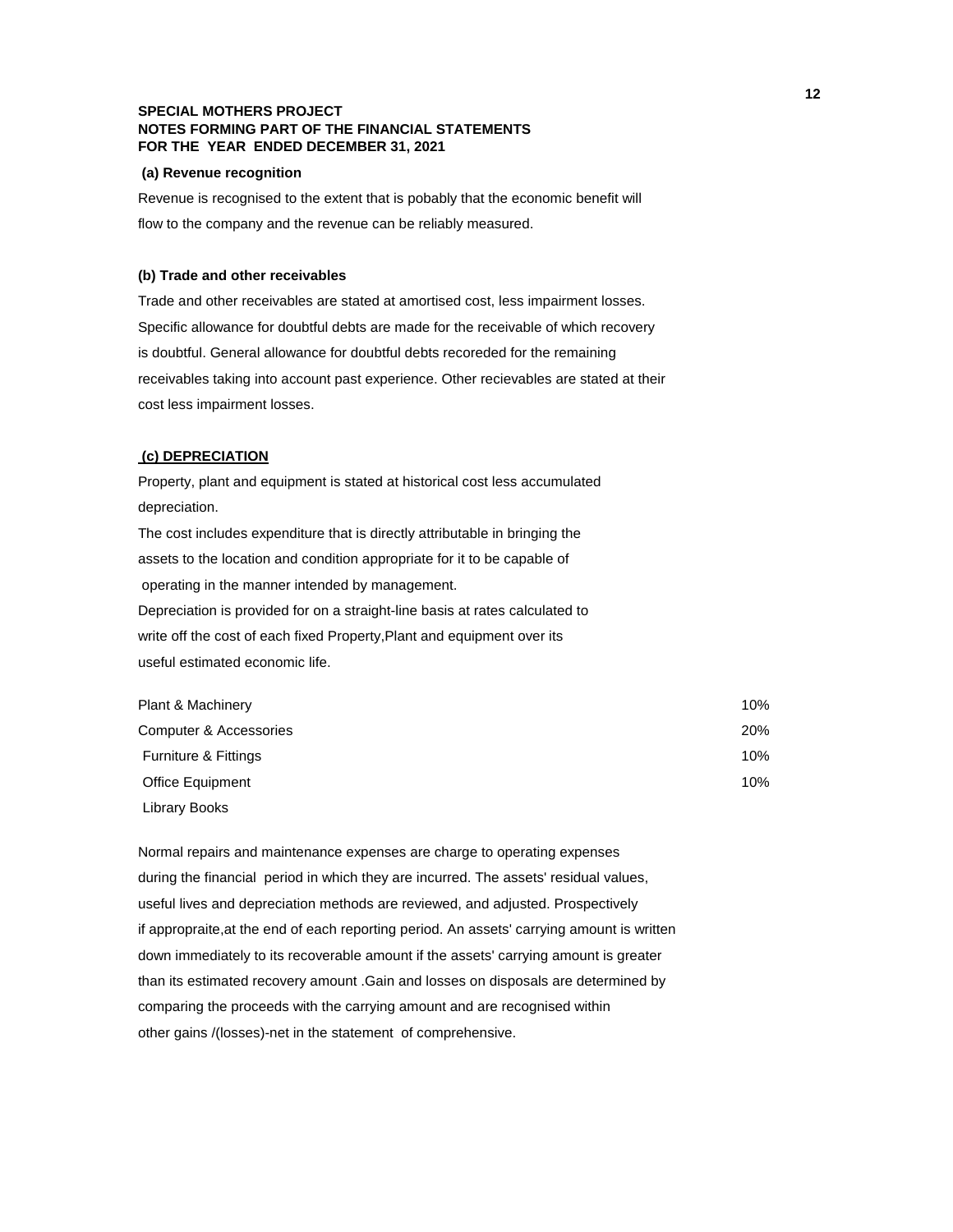## **SPECIAL MOTHERS PROJECT NOTES FORMING PART OF THE FINANCIAL STATEMENTS FOR THE YEAR ENDED DECEMBER 31, 2021 (CONTINUED)**

#### **4 (a) Foreign currency transaction**

Transactions denominated in foreign currencies are recorded at the rate of exchange ruling at the date of transaction. Monetary assets and liabilities denomination in foreign currencies are translated at the rate of exchange ruling at the statement of financial position date. Foreign exchange differences arising on statement transactions are recognized in the of comprehensive income

#### **(b) Bank and cash equivalents**

Cash and cash equivalents comprise cash in hand and bank balance.

#### **(c) Non-derivative financial instruments**

 Non-derivative financial instruments comprises with the entity securities, trade and other debtors, cash and cash equivalents, loan and borrowings and trade and other creditors.

Non-derivative financial instruments are recognized initially at fair value plus any direct attributable transaction costs.

Subsequent to initial recognition, non-derivative financial instruments are measured at amortized cost using the effective interest rate method, less any impairment losses.

# **(d) Impairment of assets**

The carrying amount of the company's assets, other than debtors and deferred tax assets are reviewed at each statement of financial position date to determine whether there is an indication of impairment. If any such indication exist, the asset's recoverable amount is estimated. An impairment loss is recognized whenever the carrying amount of an asset or its cash generation unit exceeds its recoverable amount. Impairment loss is recognized in the statement of comprehensive income.

#### **(e) Deferred taxation**

Deferred taxation is provided full, using the liability method, for all differences arising between the tax bases of the asset and liabilities and their carrying values for financial reporting purposes. Tax rate enacted or substantially enacted at the statement of financial position date are used to determine deferred taxation.

## **(f) Trade and other payables**

Trade and other payables are obligation to pay for goods or services that have been acquired in the ordinary course of busniness from suppliers. Account and other payables are recognised initially at fair value and subsiquently measured at amortised cost using the effective interest method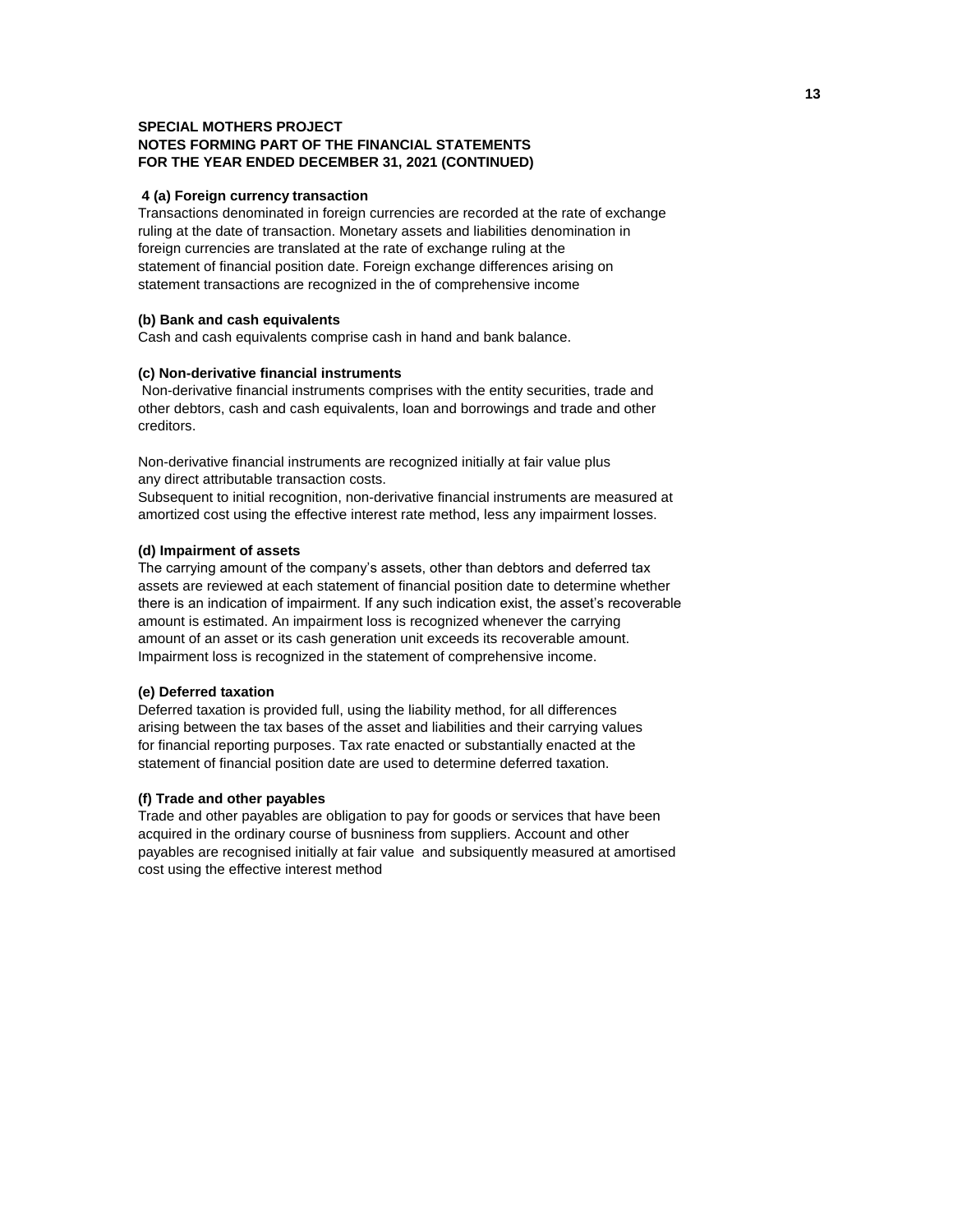# **SPECIAL MOTHERS PROJECT NOTES ON THE FINANCIAL STATEMENTS FOR THE YEAR ENDED DECEMBER 31, 2021**

# **NOTE 5 PROPERTY, PLANT & EQUIPMENT**

# **2020**

|                      | Computer &<br>Accessories<br><b>GHC</b> | Plant &<br>Machinery<br><b>GHC</b> | Furniture &<br>Fittings<br><b>GHC</b> | Office<br>Equipment<br><b>GHC</b> | Library Books<br><b>GHC</b> |
|----------------------|-----------------------------------------|------------------------------------|---------------------------------------|-----------------------------------|-----------------------------|
| Cost                 | 4,490.00                                |                                    |                                       |                                   | 4,490.00                    |
| Acquisition          |                                         |                                    |                                       |                                   |                             |
| Disposal             |                                         |                                    |                                       |                                   |                             |
| Balance C/F          | 4,490.00                                |                                    |                                       |                                   | 4,490.00                    |
| Depreciation         |                                         |                                    |                                       |                                   |                             |
| <b>Bal B/Forward</b> | 2,094.00                                |                                    |                                       |                                   | 2,094.00                    |
| Charge for the Yr    | 598.00                                  |                                    |                                       |                                   | 598.00                      |
| Disposals            |                                         |                                    |                                       |                                   |                             |
| <b>Bal C/Forward</b> | 2,692.00                                |                                    |                                       | -                                 | 2,692.00                    |
| As at 31/12/2021     | 1,798.00                                |                                    |                                       |                                   | 1,798.00                    |
| As at 31/12/2020     | 2,396.00                                |                                    |                                       |                                   | 2,396.00                    |
|                      | <b>Account Receivable</b>               |                                    | 2021<br>GH¢                           |                                   | 2020<br>GH¢                 |
| <b>NOTE 6:</b>       | <b>Account Receivable</b>               |                                    |                                       |                                   |                             |
|                      |                                         |                                    |                                       |                                   |                             |
|                      |                                         |                                    |                                       |                                   |                             |

# **NOTE 7 :**

| <b>Cash and Cash Equivalents</b> | 2021<br>GH¢ | 2020<br>GH¢ |
|----------------------------------|-------------|-------------|
| Bank & Cash                      | 804.00      | 723.00      |
|                                  | 804.00      | 723.00      |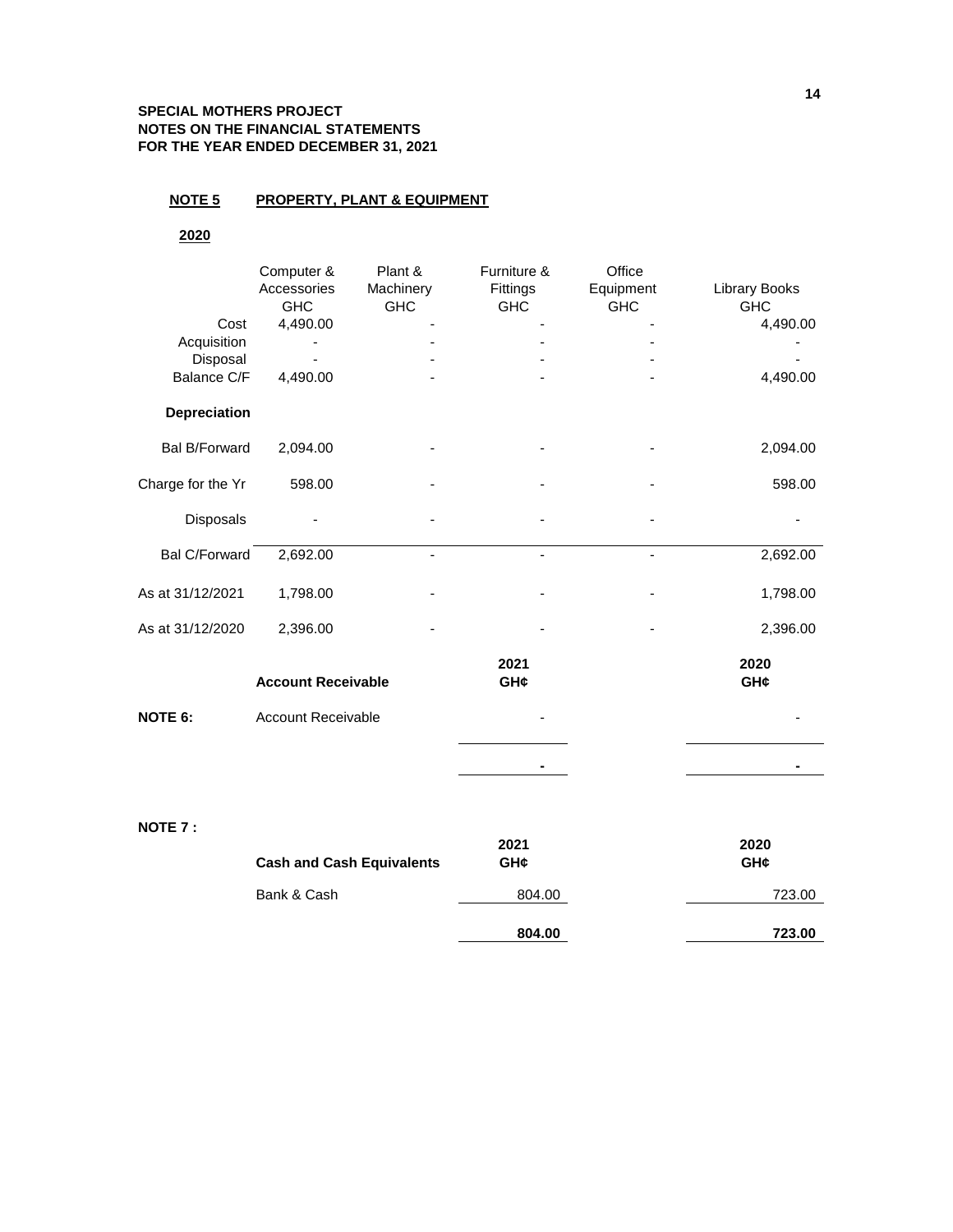# **SPECIAL MOTHERS PROJECT NOTES FORMING PART OF THE FINANCIAL STATEMENTS FOR THE YEAR ENDED DECEMBER 31, 2021 (CONTINUED)**

|                 |                                           | 2021<br>GH¢ | 2020<br>GH¢              |
|-----------------|-------------------------------------------|-------------|--------------------------|
| <b>NOTE 8:</b>  | <b>Account Payable</b>                    |             |                          |
|                 | <b>Audit Fees</b>                         | 1,800.00    | 1,200.00                 |
|                 | <b>Sundry Expenses</b>                    | 29,444.25   | 20,907.75                |
|                 |                                           | 31,244.25   | 22,107.75                |
|                 |                                           | 2021<br>GH¢ | 2020<br>GH¢              |
| <b>NOTE 9:</b>  | <b>Income &amp; Restricted Funds from</b> |             |                          |
|                 | Donation & Contribution                   | 9,802.00    |                          |
|                 |                                           | 9,802.00    |                          |
| <b>NOTE 10:</b> | <b>Expenditure on:</b>                    | 2021<br>GH¢ | 2020<br>GH¢              |
|                 | <b>Audit Fees</b>                         | 600.00      | 600.00                   |
|                 | Home Care Assistant                       | 250.00      | 250.00                   |
|                 | Depreciation                              | 598.00      | 598.00                   |
|                 |                                           | 1,448.00    | 1,448.00                 |
|                 |                                           | 2021        | 2020                     |
| <b>Note 11:</b> | <b>Social Purpose Activities</b>          | GH¢         | GH¢                      |
|                 | Transportation & Fuel                     | 6,850.00    |                          |
|                 | <b>Toilet Project</b>                     | 6,657.50    |                          |
|                 | Handing Over Ceremony                     | 2,000.00    |                          |
|                 | Furniture for School                      | 2,500.00    |                          |
|                 |                                           | 18,007.50   | $\overline{\phantom{a}}$ |